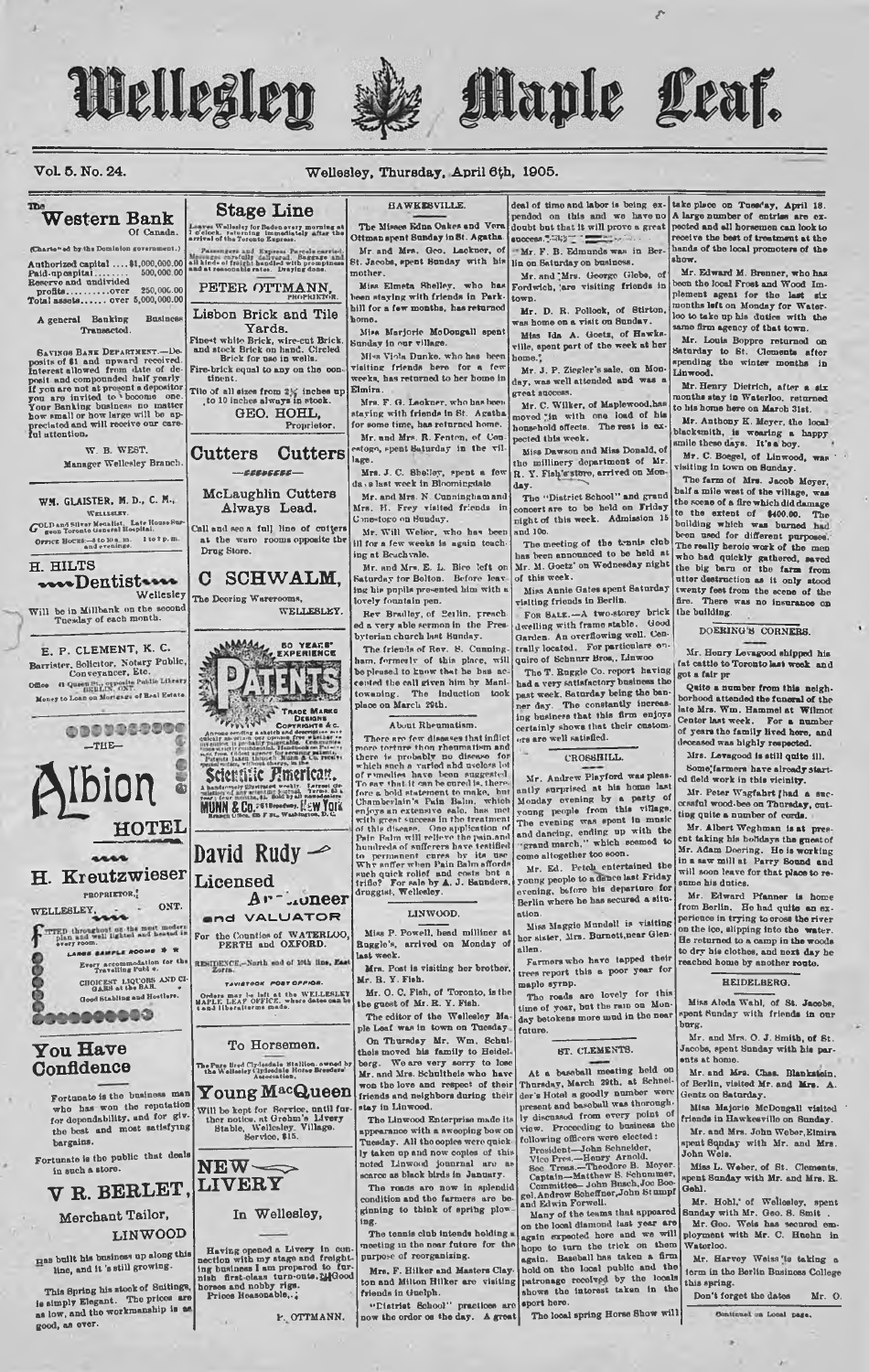**Wellesley Maple Leaf.**

MCID KVKKT THURSDAY Office: NEXT THE ROLLER MILLS.

Subscription 75o. **a** year in ad-Otherwise \$1.00.

#### INDEPENDENT.

#### EDITORIAL NOTES.

Tho trout season does noa com mence until the first of May, but<br>there is no close season for the piscatorial liar. Hero is an early ono from the dally papers: " A re-murkable rain happened near Hah fax last Friday when thousands oi minnows wore found on the snow by the early miners.

" Who enlarged Ontario!" is a question agitating the two parties question spitaling the two parties<br>in the Legislature these days, just<br>because Laurier said in a speech<br>last February that Ontario's bor-<br>ders may possibly be extended<br>north to Hudson's bay. It's funny<br>how great parties wi either of them.

A move is on foot to combine the counties of Woterlcd, Brant,Perth, Wellington and Oxford for the purpose of building and maintaining a cousemptive Sanitarium. The idea is a good one. While no remedy for consumption in its advanced.<br>stages has as yet been discovered, it has undoubtedly been shown that tbs disease is contagious and in its early phases esn be checked. It is stated that about seventy-five people die of consumption in Waterloo county every year, and a» each of these consumptives endanger the loviug friends who wait<br>upon them, thus unnecessarily<br>tending to spread the disease, the necessity for a-public sanitarium is quite evident.

Waterloo county is making a big push for rural telephones. A strong committee has been appointed by tho county council nod affairs have been brought to a forward condi-<br>tion. Blogs are being taken to get<br>the necessary legislation from the<br>Dominion parliament, and as soon<br>as that is secured the work of<br>building the lines may be com-<br>menoed, depending only u

The township assessors arc plod-ding along with their difficult work under tho new Act, and it seems likely that tho various councils will bavo plenty to do when they hold tbeir court of revision in the latter part of May. In tho work of assessing a farm but little friction is caused by separating tho value of tho buildings (from tho land so long as the total asscssme t remains about the same; but in vil.<br>lager the new law adds and increases in various directions, under dif-ferent headings until the total is up out of proportion with farming lands, so that dissatisfaction creeps As this extra assessing is done according to the new law the revision courts will not be able to gradnally be amended to suit jus-<br>gradnally be amended to suit jus-<br>tice, so that in a fow years the ad-<br>justment will be moro equitablo to<br>all.

According to tho recently issued auditors' report of the township of Wellesty the balance of receipte<br>on hand over argueditures at Jan.<br>1st last was \$2081.40. But it is a<br>fact that instead of a having this<br>healthy surplus on hand the counting the<br>coll treasury was about empty at<br>that time. tide them over until the next taxis<br>came in. If there was no entry in<br>the books charging this borrowed<br>money against the township the<br>auditors could not, of comes, give<br>the the place in their report, and the<br>people would t

clined to tho opinion thnt it would hotter so have a clear statement given to the public without delay so that neither a muddle, or tho rnmor of a muddle, can hold a place in tho ratepayers' mind with regard to the township finances.<br>The manoy hus been spent—and<br>likely well spent—in necessary improvements in the township. Poe. slbly the provisions of the by-law governing this Municipal LonnFund hits been technically strained by using this money nt nil for township purposes, but the council has nothing to four in laving tho matter bare boLeru tho people. And<br>we bleave in justice to themselves<br>it should be done, oven if the assistance of tho Provincial Auditor were invoked. Rheomatte Pains Quester<br>The occasion pains character-<br>istic of rherenvision and selative are<br>quickly relieved by applying Cham-<br>quickly relieved by applying Cham-<br>pain a licential basin. The great<br>pain relieving power of t finder **THE FASHION AND PATTERN MAGAZINE FOR YOUNG FOLKS.**  $54$ **10c. A COPY, 5L00 A YEAR. = FOR SALE BY = BOOKSELLERS AND NEWSDEALERS** Paper Patterns exclusive, stylish, prac-<br>tical and modest in price.<br>*If you* **cannot get** *J* vhiox Tourners<br>**from** your bookseller write for sample<br>cop**y or** send your subscription to **TOILETTES FASHION 60. I72 Fifth Ave., Cor. 22d St., Mew York. Piano**  $\ell$  arcful WXT.I YOCB

JO wonder the possessor careful into which is so careful into whose hands it for repair when it fails to work. Many a good watch is left in bed into hands in the land hands, and is spotled by incompetent or careless re-pai

Does your watch need attention? Don't run the risk of having it spoiled. Wo do thorough watch repairing.

> **E. J. ROOS,** WATCHMAKER AND JRWELER WATERLOO.



Being lot ll.oon. 5, w. S.,Wellesley CONTAINED Des ses Filosofs across and the session of the session and the session of the session of the session of the session of the session of the session of the session of the session of the session of the session of the

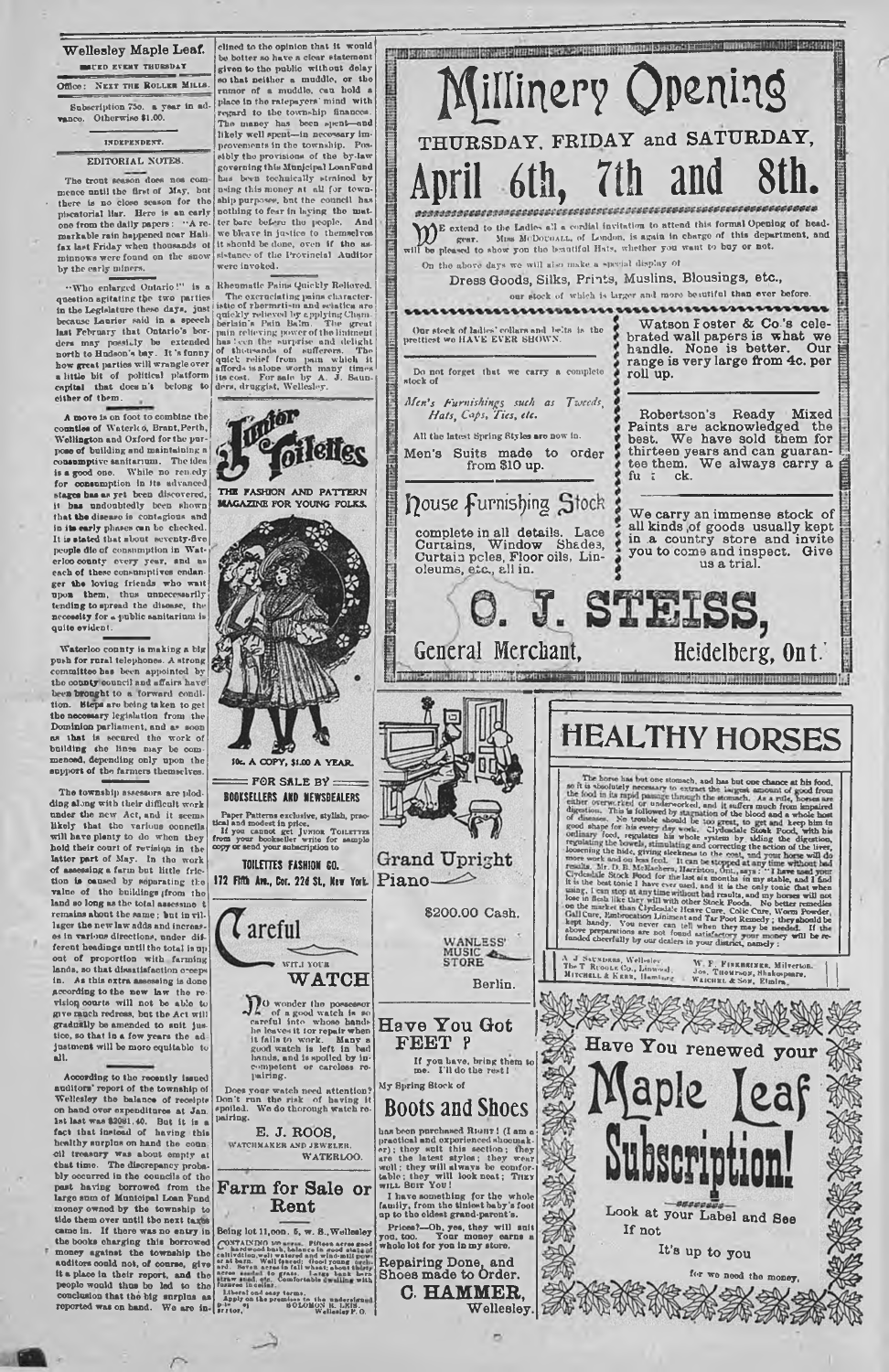

■ 银行银的铁铁钱

**Dodgers Programs**

**Office Stationery Cards, Circulars or any-thing in the line of Printing.**

#### LOCAL NEWS.

Tnlk to M. Erb about hard coal. Bicycles were out unusually curly this your in town.

Notice Wellesley machine shop<br>now adv, in this issue.

now adv. in this issue.<br>Potatoes for sule by the bag<br>Leave your order with M. G. Erb. The maple sugar season is here but is proving but indifferent this

year. The Gorselitz sale on Monday was well attended and good price were obtained.

M. Erb cun deliver the very best hard coal at your house within an hour. Try him.

Are you getting Hhort of coal! You can get the very best hard coal ut M. Erb's, Wellesley.

Mr. Ed. Albrecht moved into the Orphan's home building, in the cast end of the village, yesterday.

Union Sunday School next Sun-day at 10.30 a. in. Preaching ser-vice in English at 3 o'clock, p. m.

F. Keil's "Conductor's Punch" and "Johnny Canuck" cigars for<br>salo everywhere. Try one ;they're dandies.

A large number of muskrats are being captured hereabouts this spring. Ono young man has secured twenty-two.

The Joint Stock sale last Friday afternoon drew out a very larg crowd and a large amount of chattels changed owners.

Mr. L. Koehler moved his family to Heidelberg on Tuesday. Mr Key, of tho roller mill, is moving into the building here thus vacated.

A party of surveyors arrived in town on Tuesday and they aro now engaged in improving the Stratford.<br>Wellesley ronte which is shortly to be built.

Mr. Con. Roibling has bought the 11-acre lot at Unionville, formerly owned by John Hundstein, from Mr. J. W. Otto. The prion paid was \$1075.

The Reilhofer tronpe of Yodlers will appear in the Opera House here soon under the auspices of the<br>Public Library. These favorites<br>will draw a crowded house.

The paronts of Wollesley aro re quested to send their children, who are beginning in the new Baby<br>Class, as soon as possibe after April<br>1st, 1905.—Jas. KERR, principal.

SEED BARLEY.—I have "Manchur-<br>ia burley," a first-class, prolific<br>seed barley, for salo at 55c per bush-<br>el. Peter McMillan, lot 17, con. H, North Easthope, Hampstoad. 3-30.

Sovcral from hero took in the •Bonnio Briar Bush" performance at Stratford on Tuesday evening. Tho drive was a long ono but those who went say tho play wns well worth the trip.

At the Council Meeting on Men dav the north Wellcsloy railway \$12,000 railway debentures were sold for \$11,788. A report of tho council proceedings will appear in<br>pext week's issue.

The "Leaf" has furnished the posters and printing for threo entire horse shows this spring, as fol-<br>lows: At Wellesl y on Thursday, April 13th; at St. Clements, on<br>Tuesday, April 18th; at Hawks-<br>ville, on Wednesday, April 19th. **Spring Millincry— AN N O U N CEM EN T:**

To the Ladies of Wellesley and Vicinity ;

The ico is now all off tho pond and the row boats und carp anglers will soon have possession. Reiner Bros. *&* Co. are announc-<br>ing their spring millinery opening in a largo adverti-emont on this

Ratz. Fleischbaner & co's sawmill has started work on ono of the yard-foil of logs ever brought to Wellesley in one year. The bowling lawn is rapidly get ting into splendid Bhupo. The new club bouse is now in position and there promises to be some fine sport

The new whistle on Reiner Bros. Co.'s factory which was placed in position closely re»embles a propcllor whistle in tone, and can be heard for miles r round the village. The regular meeting of the Women's Institute will be held at the home of Mrs. E. E. Ratz on Thurs home of Mrs. E. E. Ratz on Thurs<br>day afternoon, April 14th. Subject:<br>"How to bone a fish," with demon-<br>stration, and discussion on ''the<br>vegetable gardon."

Tho Wellesley annual Spring 8b ow of horses will be held here on Thursday. April 13th. Tho prize list is a good ono and the oommittee are bending their energies to make It a big success. Posters with full particulars, are now out. At the tennis mooting on Tuosduy evening the following officers were<br>elected:

tlUOELOUIta. Concluded from First Page.<br>J. Stoiss' Millinery Opening. Sec.

The meeting of the Literary Club was postponed on Friday night. A ■food programme is being prepared pared at present f.r a concert to be held on Easter Monday. Mr Wm. Easton, of Conestoga,

»f work mado it necessary to on-

**Notice.**

COUNTY of WATERLOO<br>
Tho Municipal Conncil of the<br>
County of Waterloo will moot at<br>
the Court House, Borlin, on<br> *Wednesday*, *April 19*, 1905.

at 10 o'olook a. m. HERBERT J. BOWMAN, Clerk. Berlin, Mar. 18tn, 1005. \*

pairing done on short notioo.

advertisement.

page.

here this season.

We extend a Cordial invitation to attend our SPRING MILLINERY OPENING, which will be held on

#### **Saturday, April 8th, and the following Monday and Tuesday.**

We are shewing the latest and most modern ideas in New York and Paris Styles in DRE88 HATS and READY-TO-WEARS. Onr stock of Shapes, Flowers, Feathers, Tips. Ribbons, Laces, Silks.

Ornaments. Etc., never was so largo and varied. PRICES MODERATE.

It will afford as pleasure to show you through. Come ono, come all.

## **REINER BROS- & CO.**

### **Dog Lost.**

 $\label{eq:prob} \begin{minipage}{0.9\textwidth} \begin{minipage}{0.9\textwidth} \begin{minipage}{0.9\textwidth} \begin{minipage}{0.9\textwidth} \begin{minipage}{0.9\textwidth} \begin{minipage}{0.9\textwidth} \begin{minipage}{0.9\textwidth} \begin{minipage}{0.9\textwidth} \begin{minipage}{0.9\textwidth} \begin{minipage}{0.9\textwidth} \begin{minipage}{0.9\textwidth} \begin{minipage}{0.9\textwidth} \begin{minipage}{0.9\textwidth} \begin{minipage}{0.9\textwidth} \begin{minipage}{0.9\textwidth} \begin{$ HENRY KELLY, M h More rales

**Notice To Creditors.**

In the matter ot tho estate of Chris-tian L. Jantzi, of the Township of Wilmot, farmer deceased :

119 sec. Ne that all creditors and other performance and the second of the second decreased. Who line at a base of the state of Fernandical control of the state of  $\pi$  and the state of  $\pi$  and  $\pi$  and  $\pi$  and  $\pi$  is t

 $The 16th day of April, 1995  
table Chelfel's algorithm and  
the following solutions of a  
equation of the  
total number of the values that the endu-  
relation of the two-  
plems of the graph of the  
class of possible (or the case of  
the set of the graph of the  
class of the graph of the  
linear set.$ 

VlCHAKL B ZEHR. CH RISTIAN' OASCI 10.

## **Farm for Sale.**

Lot 11.  $Con.$  14.  $T$  p of Ellice. Rood water Filty-fcm. autrice first of April<br>wall faired. Mint be sold by the first of April<br>Manitoba. The f-rm is well aituated fr<br>sencol. post office and viewater. Fine naizhhors.<br>Frice, 03,000. Apply to

#### \VV. PETFR^. Port Ma.ur, Itrunnar.

#### TIME TABLE Of the Preston and Berlin Electric

Railway.<br>Timetable No. 3, effective Oct. 6th

elected:<br>
President--W. *B.* West.<br>
Vice-Pres.—Mias Ina Bollinger.<br>
Hec.—Jus. Kerr.<br>
Troas--A. H. Rogers.<br>
Executive Com.—Messrs. West,<br>
Executive Com.—Messrs. West,<br>
Korr und Rogers. Chamberlain's Congh Remedy the

Best and Most Popular.<br>
Holders buying the process of the process buying the computed buying the section of electric process and education in the section of the section of the section of the section of the section of the s

Timetable No. 3, effeotivo Oct. 6th. Leave Berlin for Preston, Hespol-and G alt:— **A.** M **—**S.yO. 0.05. 10.05, 11.05. P. M —12.05. 1.05. 2 05. 3.05. 4 03. <sup>6</sup>.03. ft.05. 7.05. 8 C5, 9.03. 10.05. 11.05. (Preston on'.y). Extra express car will leave Berlin for C. P. R. station, Galt, carry-ing passengers and baggage, at 6.40 a m and and 6 pm.

Leave Preston Junction for Ber<br> **A. M.**—(9.20, Hespeler only), (63.0<br> **Galt** only), 7.30, 8.30, 9.30, 10.35<br> **P. M** —12.35, 135, 8.35, 9.35, 10.35<br> **P. M** —12.35, 7.35, 8.35, 9.35, 10.35.

Ertrn express cars will leavo Pres ton Springs ut 0.08a ni, and 6.35 p m for C. P. R. station Galt.

Leave Galt for Berlini Preston<br>
A. M —7.00, 8.00, 0.05, 10.05, 11.05,<br>
P. M —12.05, 105, 205, 3.05, 4.05,<br>
5.05, 6.05, 7.05, 8.05, 9.05, 10,05,<br>
5.05, 6.05, Preston only.

extra express car will leave C. P. R station going north on arrival of tho 10.25 a m and 7.14 p m trains

has secured employm**ent in the**<br>harness-department-in Mr. H. N. Leave Hespeler for Preston, Galt<br>
and Borlin:—<br>
A. M.—6.35, 8.10' 9.10, 10.10, 11.35.<br>
P. M — 12.14. 1.15, 2.15, 3.15, 4.15,<br>
5.15, 9.15, 7.15, 8.15, 9.15, 10.15.<br>
(10.50, Preston only).



News from all of the world—Well writ-<br>ten orlgins|atories—Answers-to queries—<br>Articles on Health, the Home, new Books<br>and on work alsout the Farm and Garden. *T H E W E E K L Y*





**WALL PAP**